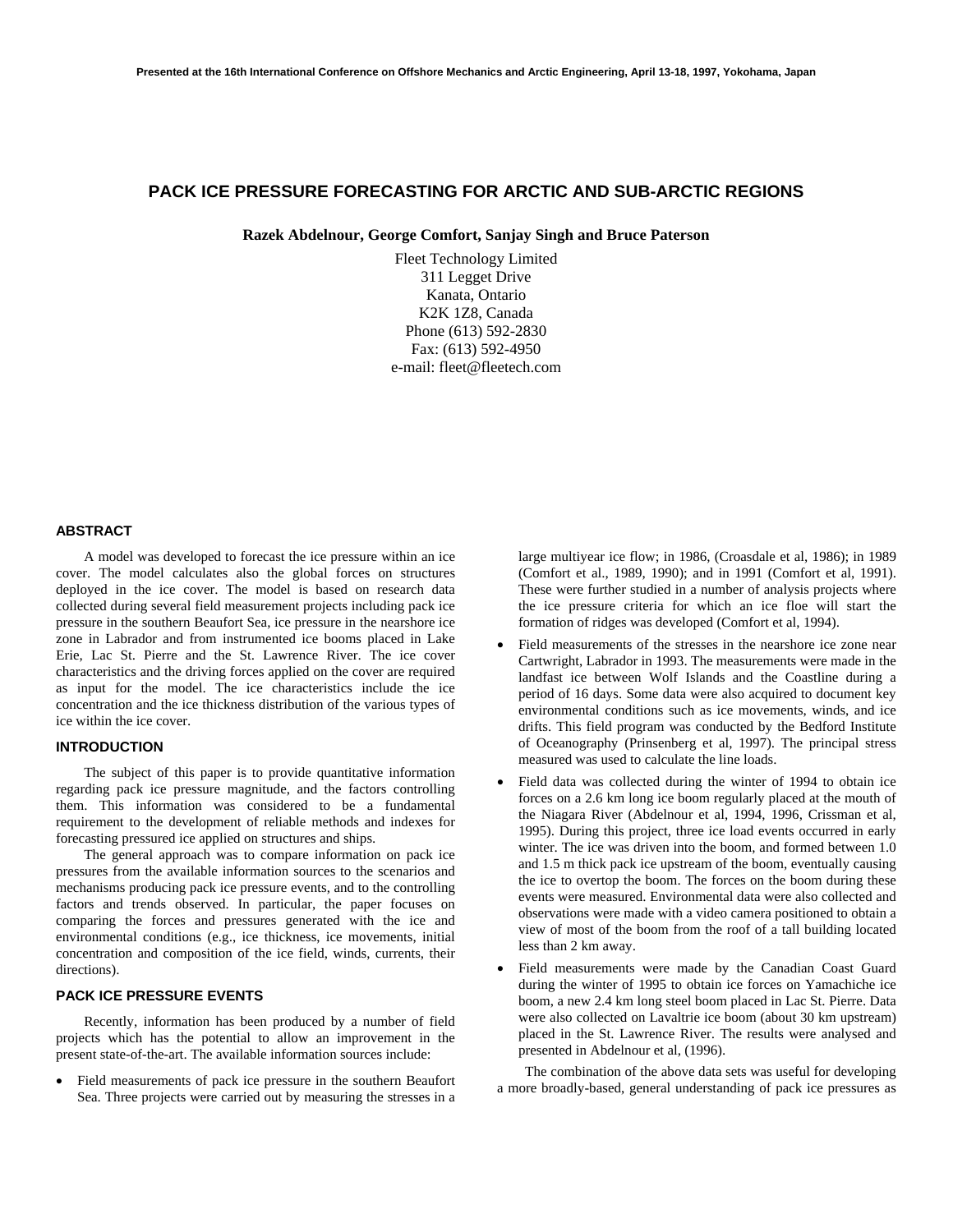they cover a wide range of ice conditions, and contain information regarding both the forces and pressures generated, and the associated ice and environmental conditions.

The prediction of the effect of the pressure on ships is a complex issue for several reasons. A wide range of ships operate in the Gulf of St. Lawrence and the Arctic, and hence, the ice pressure events of concern depend on both the ice-capability of the ship(s) of interest and the pressure magnitude, direction and position of the ship within the pack ice. This issue is presented in Paterson et al, (1997).

## **CALCULATION OF PACK ICE PRESSURE LINE LOADS**

Data collected during previous field programs indicate that ridgebuilding pressures are related to the thickness of the ice from which the ridges were formed, termed the ridge ice thickness (Figure 1). Furthermore, the data suggest that the line load is relatively insensitive to the length of the ridging front, for ridging lengths greater than about 400 m (Comfort et al., 1994, and Comfort et al., 1997).

Croasdale et al., 1992 suggested that the interaction force would increase steadily with the ridge ice thickness raised to a power of 1 to 1.25. This is expected to be appropriate for ridge-building in thin ice where flexural failures are predominant. However, as the ridge ice thickness ice becomes greater, crushing becomes a more dominant part of the process. The equations below, which have this general form, were developed from the database (Figure 1), and used to predict pack ice line loads.

LLrb = 100 h1.25, for *h* <2 m .................................[1]

where:

 $LL_{rb}$  = the ridge-building line load, in kN/m

 $h$  = the ice thickness, in m, from which the ridge was formed



Figure 1: Pack Ice Pressure Line Load

Equation [1] allows the pack ice forces generated during an event to be calculated given that the ridge-building ice thickness is known. The ridge-building thickness, and hence, the ridge-building force is expected to increase during a storm event as ridge-building occurs progressively during an event, starting with the thinnest ice. For these analyses, it was assumed that all of the ice of one thickness in the pack is consumed by ridges before ridge-building shifts to ice of a greater thickness.

Since the ridge building process in ice (thinner than 2 m) is strongly influenced by the ice flexural strength, equation 1 was modified. The effect of the ice thickness and the flexural strength on ridge building forces were examined during a ridge building study carried out at Esso and Arctec ice basins (Graham et al., 1984). Ice sheets ranging from 0.1 m to 0.5 m uniform thickness were prepared and tested at a scale of 1:5 in the Esso basin and at a scale of 1:12 in the Arctec basin. The tests involved towing ice sheets onto an instrumented structure that measured the in-plane force. The structure covered the full width of the basin. A modified relationship where the flexural strength of the ice  $\sigma_f$  is directly related is suggested by assuming the strength of the ice of the data collected is at 700 kPa. The relationship would be as follows:

Ice(<2 m): LLrb = 100 h1.25 for 700 kPa ..........................[2] LLrb = 0.143 sf h1.25...................................[3]

## **DRIVING FORCES**

The driving forces are generated by winds, wind-waves and currents. The driving force causes the ice to become under pressure when the drifting ice is resisted by the presence of landfast ice, a fixed structure, island, etc. These forces are represented by the following relationship:

$$
F_{\rm p} = F_{\rm wind} + F_{\rm current} + F_{\rm waves} + F_{\rm frontal} + F_{\rm coriolis} + \dots
$$

where:

| $\rm F_p$                       | $=$ Total driving force acting on the ice cover              |
|---------------------------------|--------------------------------------------------------------|
| $F_{wind}$                      | $=$ Wind force on the ice                                    |
| $\mathrm{F}_{\mathrm{current}}$ | $=$ Current force on the ice                                 |
| $F_{\text{waves}}$              | $=$ Wave force on the ice                                    |
| $F_{frontal}$                   | $=$ Frontal force on the ice at the upstream edge of the ice |
|                                 | (i.e., Polar Pack)                                           |
|                                 | $F_{\text{coriolis}}$ = Coriolis forces                      |

The Polar Pack frontal force exerted on the ice cover is important. However, it depends on the complex movement of the Polar Pack in the Arctic. The Polar Pack force is beyond the scope of this paper. The wave and Coriolis forces exerted on the ice cover is ignored since it is an order of magnitude smaller than the wind and current drag forces. After neglecting some of the forces, the driving force  $F_D$  can be written as:

FD = τc Ac + τw Aw....................................................................[5]

where:

- $\tau_c$  = Current shear stress
- $A_c$  = Effective ice cover area affected by the current
- $\tau_{\rm w}$  = Wind shear stress
- $A_W$  = Effective ice cover area affected by the wind

<sup>τ</sup> = <sup>ρ</sup>.g Cd V2...............................................................................[6]

where:

- $\tau$  = Shear stress ( $\tau_{\rm w}$  wind,  $\tau_{\rm c}$  current)
- $\rho$  = Density of water or air (wind  $\rho_w$  and current  $\rho_c$ )
- $g =$ Gravitational acceleration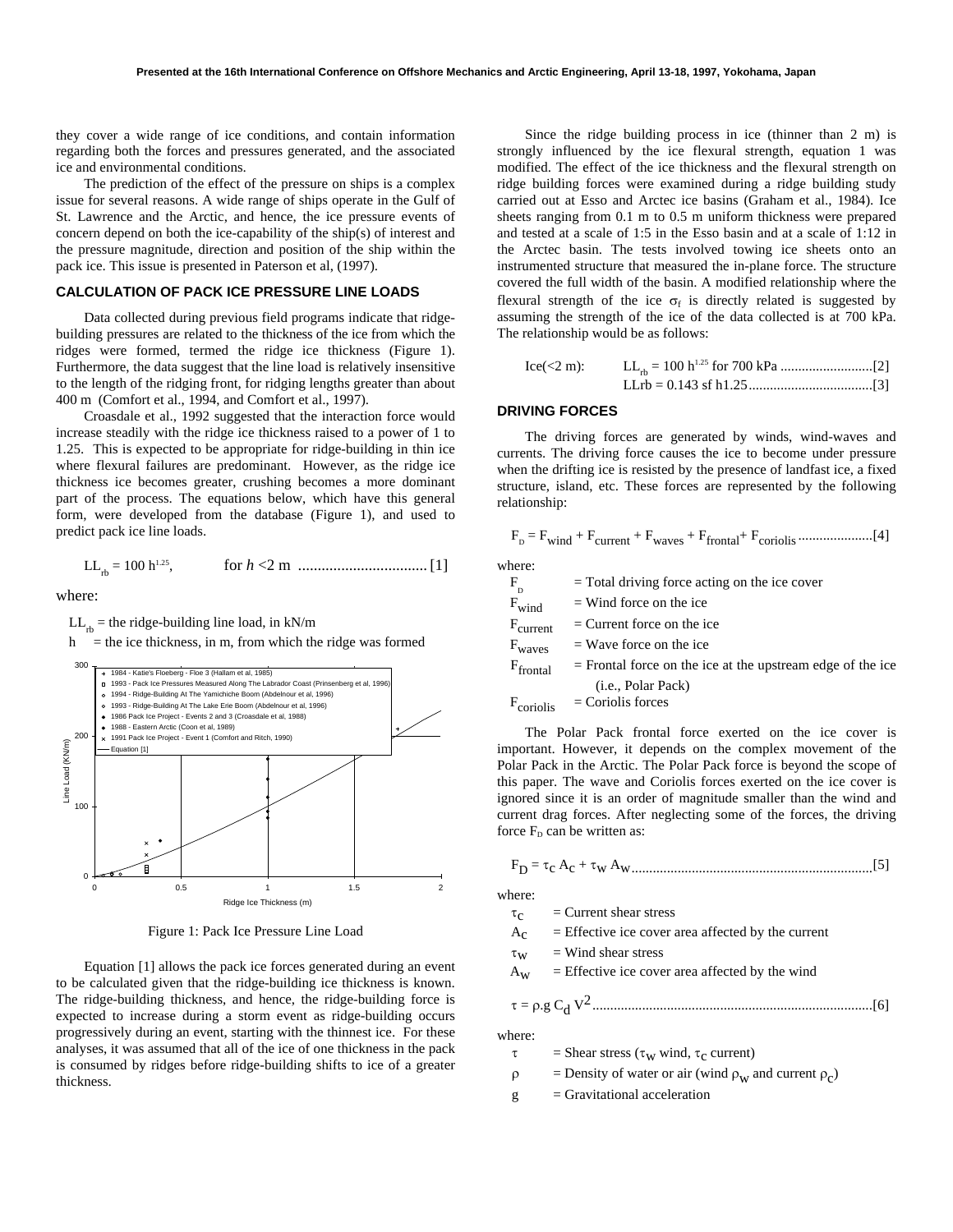- $C_d$  = Drag coefficient at the air-ice interface
- V = Velocity of the wind and currents  $(V_w$  and  $V_c)$

The drag coefficients  $C_{\text{dw}}$  for the air-ice and  $C_{\text{dc}}$  for the icewater depend on the roughness which are characterized by Michel (1978). For a rafted ice cover, a value of 0.0033 was selected for the air/ice surface and a value of 0.015 was used for the water/ice surface.

The effective area A<sub>c</sub> onto which the wind and current drag forces are applied on the ice sheet depends considerably on the pack ice interaction scenarios.

A few main scenarios are identified, which apply to most cases seen in nature. These scenarios are depicted from the projects discussed, and are summarized as follows:

#### A- Pack Ice Interaction with Coastlines (Very Wide Structures)

The effective area in this case is equal to the ice fetch along the direction of the driving forces (winds and currents) per unit width. The ice within the fetch should be 10/10 ice concentration to transfer the applied pressures. The field case that applies to this scenario is the Beaufort Sea ridge building project as shown in Figure 2.



Figure 2: Beaufort Sea Pack Ice Pressure Project

The Lake Erie project is useful in this analysis as long as the accumulated ice upstream the ice boom remains unaffected by the banks of the lake. Figure 3 shows the Lake Erie ice boom. This case applies to a ship beset in ice where the effective area is the ice fetch in the direction of the driving forces that generate the ice pressure.

### B- Pack Ice Interaction with Structures (Very Wide Channel)

The effective area upstream the structure in a very wide channel W>>B) has a triangular dead wedge (Figure 4) that have been observed in many studies in the Arctic and river structures (Kovacs et al., 1982; Abdelnour et al, 1995). The dead wedge angle lies between 30 and 70 degrees.

Total force on the structure is the sum of the frictional forces on the sides of the wedge and the wind and the current driving forces on the top and the bottom of the wedge. The forces can be estimated based on earth pressure theories (Terzaghi and Peck, 1967). These



Figure 3: Location of Lake Erie-Niagara River ice boom.

theories show that a dead wedge is formed ahead of the structure. The apex angle of this wedge  $\alpha$  depends on the friction angle  $\phi$  of material and is 90-φ. Laboratory tests on rubble ice suggest that the friction angle depends on the confining pressure (Ettema and Urroz, 1989). In the case of pack ice, the confinement is produced by the internal pressure of the pack and due to interaction with the landfast ice. Weiss et al. (1981) obtained a friction angle between 10 and 30 degrees at high pressures. For low pressures, the friction angle is between 30 and 60 degrees (Prodanovic, 1979; Urroz and Ettema, 1987).



Figure 4: Interaction with Structures

The average line load on the structure can be calculated as:

$$
LL = (\tau_C + \tau_W) [h\{\tan\phi \cos(45-\phi/2) + \sin(45-\phi/2)\}\
$$
  
+ 0.25 B cot(45-\phi/2)] .................  
.................  
17

Where h is the ice thickness and B is the width of the structure. For the present analysis, a friction angle of  $\phi = 50$  degrees was used. That is equivalent to an apex angle of  $\alpha$  =40 degrees.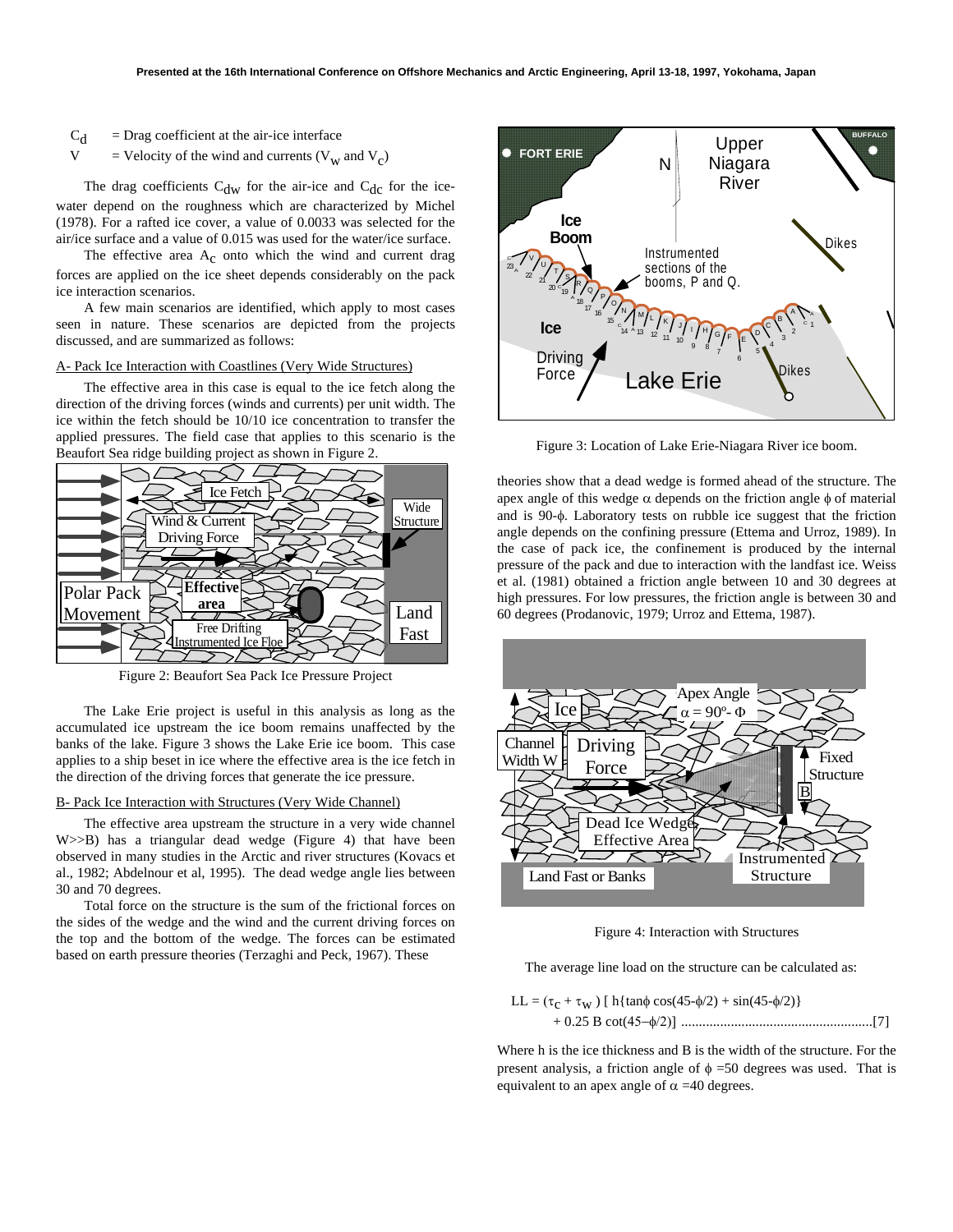The field case that best fits this scenario is the ice interaction with the St. Lawrence River ice booms. This scenario also applies to moored and fixed offshore structures.

#### C- Pack Ice Interaction with a Structure in a Channel

The effective area upstream of the structure in a narrow channel  $W = B$  is limited by the arching effect of the ice along the banks of the river (Figure 4).

As the pack ice consists of individual interacting floes, it can be assumed to be a material characterized by Mohr-Coulomb failure criterion. Michel (1978) discussed ice pressure on a structure deployed in a moving ice cover in a river channel based on Caquot theories used for grain flow in a hopper. The maximum line load that ice can exert on a floating barrier before ice bridging upstream is calculated as:

LL = C ( τc + τw ) B......................................................[8]

where B is the width of the structure and C is a constant that depends on the internal friction of the ice. The determination of the length of the broken ice field that should be considered to calculate the thrust on the structure, does not increase indefinitely and this has been studied by investigators in Russia. Latyshenkoff, (1946) found experimentally that after an unconsolidated cover in a river channel became three to four times longer than the channel width (in the direction upstream from a retaining structure) the load on the structure will reach a constant value.

### D- Pack Ice Interaction Parallel to the Coastlines

Half a wedge develops when the ice drift direction is normal to an exposed part of the coast or on an island near the coast. The field case that best fits this scenario is the ice stress measurement project of winter 1993, at Cartwright, Labrador, (Figure 5).

In this situation, the ice is confined by the coast from one side only, which reduces the confinement and relieves the ice pressure. The line load is calculated using equation 7.



Figure 5: Ice stress measurement project, at Cartwright, Labrador

The ridge building line load of a specific ice cover thickness distribution and strength depends on the driving forces generated by currents and winds and applied on the ice as shown in Figure 6. The higher the driving forces, the more ice is consumed by ridge building and rafting until the driving forces become smaller than the ice resistance to ridge building.



Figure 6: Effect of the Driving Force on the Line Load

## **PACK ICE PRESSURE MODEL**

When an ice field is subjected to a converging driving force, the pressure starts to pack the ice to reach higher ice concentration. Depending on the magnitude, duration and the direction of the driving force, the ice may or may not reach complete compaction (i.e., 10/10 ice concentration).

When the ice is completely compacted, the inplane pressure starts to rise until the thinnest ice  $(h_1)$  within the pack ice starts to fail (see Figure 7). At this time the pressure remains at the same level until all the ice with the thickness  $(h_1)$  is consumed. Since the ice thickness gradually increases, the effect of ridge building translates into a pressure rise that depends on the ice thickness distribution. If the driving force continues to be larger than the ridge building force, the thicker ice is consumed next. When the driving force becomes equal to the ridge building force, the pressure reaches its ultimate value which is equal to the driving force and no more ice is consumed.

## Ridge Limiting Depth

The ridge building generates rubble ice that reaches a maximum depth that is directly related to the driving forces. Sayed and Frederking, (1988) developed a model of floating ice rubble pileup to provide the limiting rubble height. The model uses an ice friction  $\phi =$ 50°. The ridge-building load is given by the following relationship:

LLrb = 0.76 γb g HR <sup>2</sup> = 0.76 ( γw -γi ) ( 1-p ) g HR <sup>2</sup> ......................[9]

Where:

$$
f_{\rm{max}}
$$

 $LL_{\text{th}}$  = line load (kN/m)

- $H<sub>p</sub>$  = limiting ridge depth (m)
- $\gamma_b$  = mass density of bulk rubble or buoyancy of the keel  $(Kg/m<sup>3</sup>)$
- $\gamma_{\rm W}$  = mass density of water (1020 Kg/m<sup>3</sup>)
- $\gamma_i$  = mass density of ice (900 Kg/m<sup>3</sup>)
- $g =$  gravitational acceleration 9.81 m/sec<sup>2</sup>.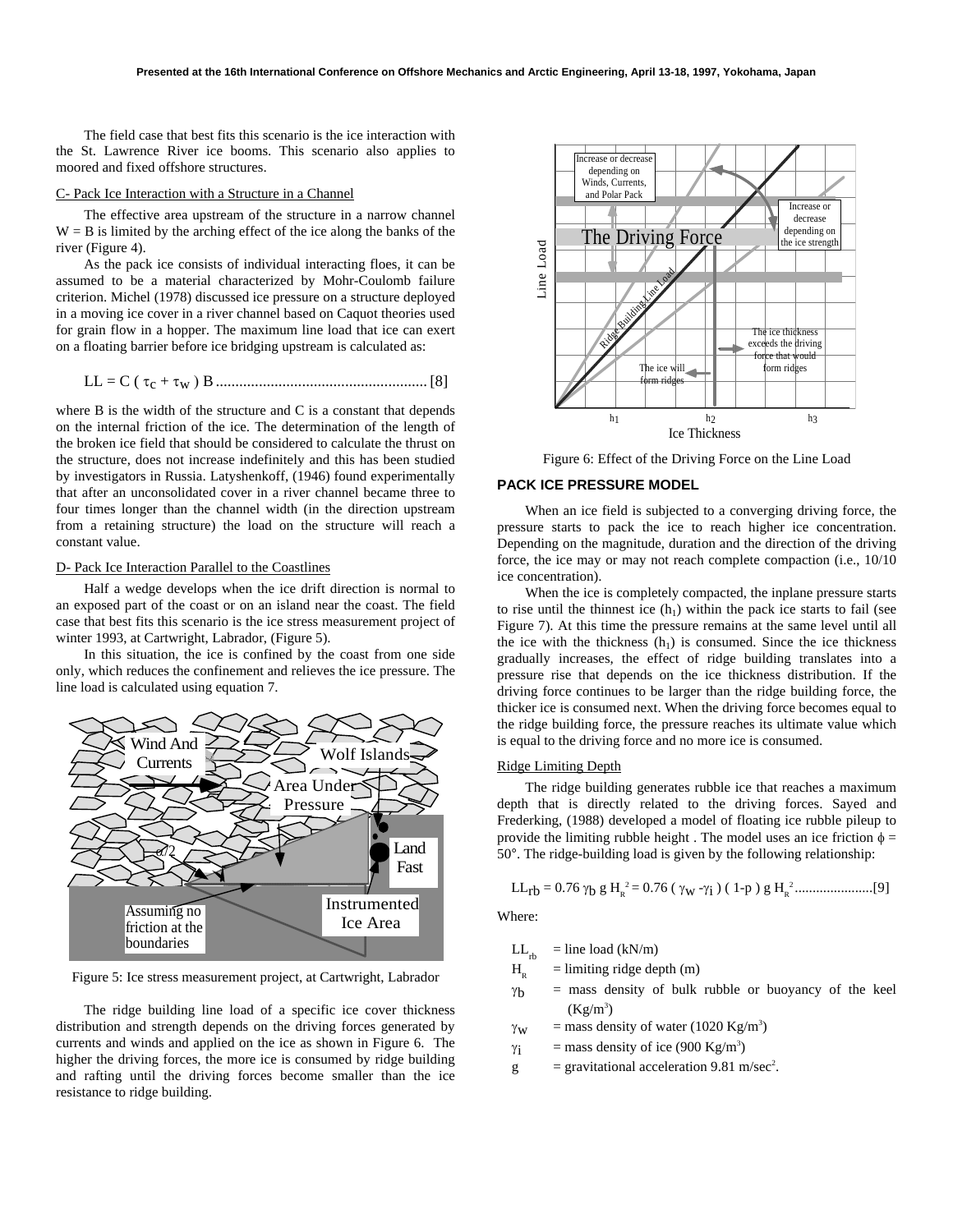

 $p =$  porosity of the rubble ice, assumed to be 0.2 (Rigby et al, 1976).

Figure 7: Two-Dimensional Representation of Ice Cover compaction during ridge Building Process

The relationships 4 and 10 can be used to obtain a relationship between the ice thickness and the maximum ridge depth simplified by replacing the constants with the values given above:

HR = 0.45 [σ<sup>f</sup> h1.25 ] 0.5 ................................................................... [10]

The equation 10 gives an upper bound ridge depth which is based on the driving forces that will result in ridge building.

## Pack Ice Compressibility

When an ice cover with a specific thickness distribution is subjected to a driving force higher than the minimum required ridge building force to fail its thinnest ice, a ridge starts to form. Figure 7 shows a two-dimensional simplification of the ice compaction process.

The thinnest ice  $h_1$  is compacted first to reach a limiting depth of  $H_{R1}$ . The length of the ice cover is reduced from  $L_{h1}$  to  $L_{R1}$ . The volume of ice before and after the compaction process remains constant. A non dimensional pack ice compressibility  $L_{p_1}/L_{p_1}$  is obtained from the following equation:

$$
L_{\rm R1}/L_{\rm h1} = h_1 / [H_{\rm R1} \cdot (1-p)].
$$

The value of  $H<sub>R1</sub>$  in equation 11 is replaced by its value from equation 10 to obtain the following relationship for 700 kPa ice strength:

LR1 / Lh1 = h1 / [ (11.9 h1 0.625) . (1-p)]..............................[12]

The ice compaction continues if the driving force is larger than the ridge building force with the next ice thickness  $h_2$  and  $h_3$ . The same steps are repeated to calculate  $L_{p_2}$  and  $L_{p_3}$ .

### Ridge Building Duration

The time required to compress an ice sheet from its original length  $L<sub>h</sub>$  to reach its final length  $L<sub>R</sub>$  depends on the driving force and particularly the wind and current speeds normal to the structure. The acceleration and deceleration of the ice is omitted in the proposed model.

From past projects, (1986, 1989 Arctic projects, Labrador experiment, etc.) the drift velocity of the ice due to winds was between 1.2 and 2% of the wind speed. It is expected that during ridge building, this percentage may be smaller since some of the energy will be consumed by the ridge building process in addition to frictional forces. A value of 1% of the wind speed for the ice drift during the ridge building process is considered appropriate.

In currents, the ice drifts at speeds close to 90% of the current speed. However, during ridge building, the ice drift speed is expected to slow down significantly. The value depends on the change in the drag coefficient during the process and the relative current velocity between the ice and the water. A value of 0.5 of the current speed was assumed in this study.

Therefore, in referring to Figure 7, the time required for the ice sheet of thickness h1 to transform to rubble with a depth of  $H<sub>R1</sub>$  is given by the following formula:

$$
\delta t_1 = t_2 - t_1 = L_{h1} - L_{R1} / [3600 (\alpha W_s + \beta V_s)] \dots (13)
$$

Where:

 $t_1$  $=$  time before compaction started (hour)  $t_2$  = time when compaction was completed (hour)

| $\mathbf{L}_{\mathrm{h1}}$ |  | $=$ Ice sheet length before compaction started (m) |  |  |
|----------------------------|--|----------------------------------------------------|--|--|
|----------------------------|--|----------------------------------------------------|--|--|

- $L_{R1}$  = Ice sheet length when compaction was completed (m)
- $Ws$  = Wind speed (m/sec)
- $Vs = Current speed (m/sec)$
- $\alpha$  = % of wind speed ( $\alpha$  = 1%)
- $β = % of current speed ( $β = 50%$ )$

Assuming the driving force can build ridges with both ice thicknesses,  $h_1$  and  $h_2$ , the time required to reach a maximum pressure would be  $(t_3 - t_0)$  as shown in Figure 7.

To facilitate the application of the above model, a spreadsheet was setup to calculate the driving force. Based on the ice chart symbol, the spreadsheet calculates the line load required for each ice thickness in the pack to form a ridge, the average ridge height, the resulting pack ice length and the time required to fully compress each ice thickness to transform it into rubble ice. Depending on the scenario of ice pressure, the relationships were programmed to calculate the driving force on an isolated structure, in a channel and along the coastline. The driving force is the ultimate load expected to be reached during the event.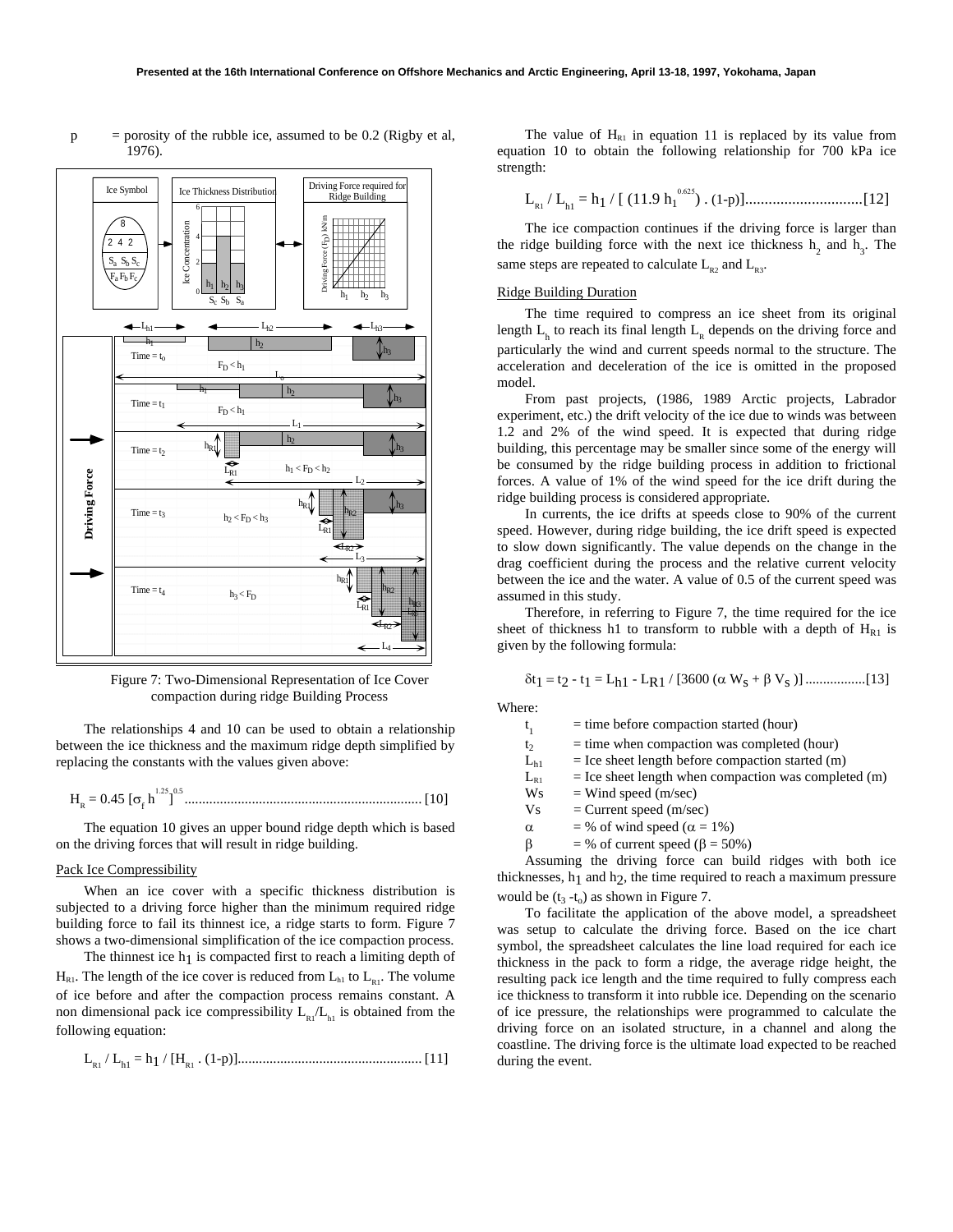

Figure 8: Layout of the Steps Considered for the Pack Ice Pressure

By comparing the driving force to the force required to form ridges, the extent of ridge building and the time required is estimated. Figure 8 presents the steps of the model pack ice pressure calculations.

## **ICE PRESSURE CASES**

The pack ice pressure model was used to compare with the results obtained from the events measured in the field.

### Pack Ice Pressure 1986 and 1989 Arctic Events

The pack ice pressure events obtained from an instrumented ice floe in 1986 and in 1989 occurred during the south-west movement of the polar pack ice (see Figure 2). The ice was moving into an area where the distance between the landfast and the polar pack edges was decreasing and generating significant inplane pressure.

The pressure was generated by onshore wind and due to the movement of the polar pack ice. To evaluate the relative importance of each of these two driving forces, the pack ice pressure model was used to obtain the wind driving force.

The ice conditions in the area were obtained from the April 30, 1986 ice chart. The thinnest ice in the ice cover was 120 cm. According to equation 1**,** the ridge building starts when the line load is in excess of 126 kN/m.

The calculated wind driving force was only 22 kN/m for an average wind speed in the North-South direction of 20 km/hour for the period between April 18 to 22, the days of the two major events.

The line load calculated from the principal stresses measured in a 5 km large ice floe over a period of 22 days recorded significant loads for a period of about 14 hours. During this period, ridge building with ice 1.0 m thick was observed. The calculated line load was 220 kN/m for event 2 and between 120 and 190 kN/m for event 3 (see Figure 1).

It was concluded, that since the measured maximum line load was 220 kN/m, in the pressure range required for ridge building, the polar pack must have been the main driving force. The contribution of the wind to the pressure, 22 kN/m, was of little significance. It should be noted as well that the onshore wind speed was about 10 km/hour for a few days before the event but the measured principal stress was negligible.

The two events measured during the 1989 project confirmed the above findings. However, the second event occurred while the wind speed was 21 km/hour but in the South-North so the wind driving force on the floe should have been zero. The measured line load was 820 kN/m. Ridge building with ice 3 m thick was observed. Therefore, it was concluded that this event was purely due to the polar pack driving force.

## Pack Ice Pressure, Labrador Coast

Ice stresses in the land fast ice zone was measured during this project. Ice floes were driven by winds and currents and were drifting close to a parallel to the coastline.

The ice conditions in the area were obtained from the March 7, 1993 ice chart, provided by the Canadian Ice Service. The thinnest ice in the ice cover was 30 cm. The ridge building process starts when the driving force reaches a line load of 22 kN/m. Therefore, if any ridge building is to occur, the driving force must be above 22 kN/m.

The line load due to the wind and current driving forces was calculated using equation 7 and by considering half of a triangular shape upstream of the Wolf Islands as shown in Figure 5. The wind normal to the landfast was used as input. The current in the area was considered 0.1 m/sec, deduced from the average drift speed of the ice in the area.

The calculated and measured line are presented in Figure 9. No ridge building is expected to occur since the load was below 22 kN/m. The correlation of the measured and calculated peak loads is within about 20% of the measured loads. The figure shows that the line load measured is close to the ridge building line loads necessary to fail the ice, and not much rafting and ice packing occurred.

An out of phase of about 12 hours is noted between the cycle of the wind and the calculated line load. The model results follow the wind cycle since it is the main driving force. This phase shift is may be due to the time delay caused by the acceleration and deceleration of the ice.

#### Pack Ice Pressure Lake Erie Events

Among the 13 ice pressure events where strong south-west wind events occurred during this project, three are studied here. The ice was driven by winds and currents and was drifting close to the normal direction to an ice boom (see Figure 3).

The wind and current driving forces were calculated for the three events. The ice conditions in the area were obtained from the January 10, 1994 ice chart. The thinnest ice in the ice cover was 10 to 15 cm. According to equation 3, the ridge building process will start when the 10 cm ice starts to fail and when the driving force reaches 3.8 kN/m line load. The line loads obtained for the first three events were 1.2, 3.0 and 3.2 kN/m for events 1 to 3 consecutively. Ice packing occurred in all three events.

The model calculations for the January 8 event were made for the period between 11:00 AM and 3:15 PM. Wind and current input were obtained and are shown in Figure 10. This event provides data that confirms the following: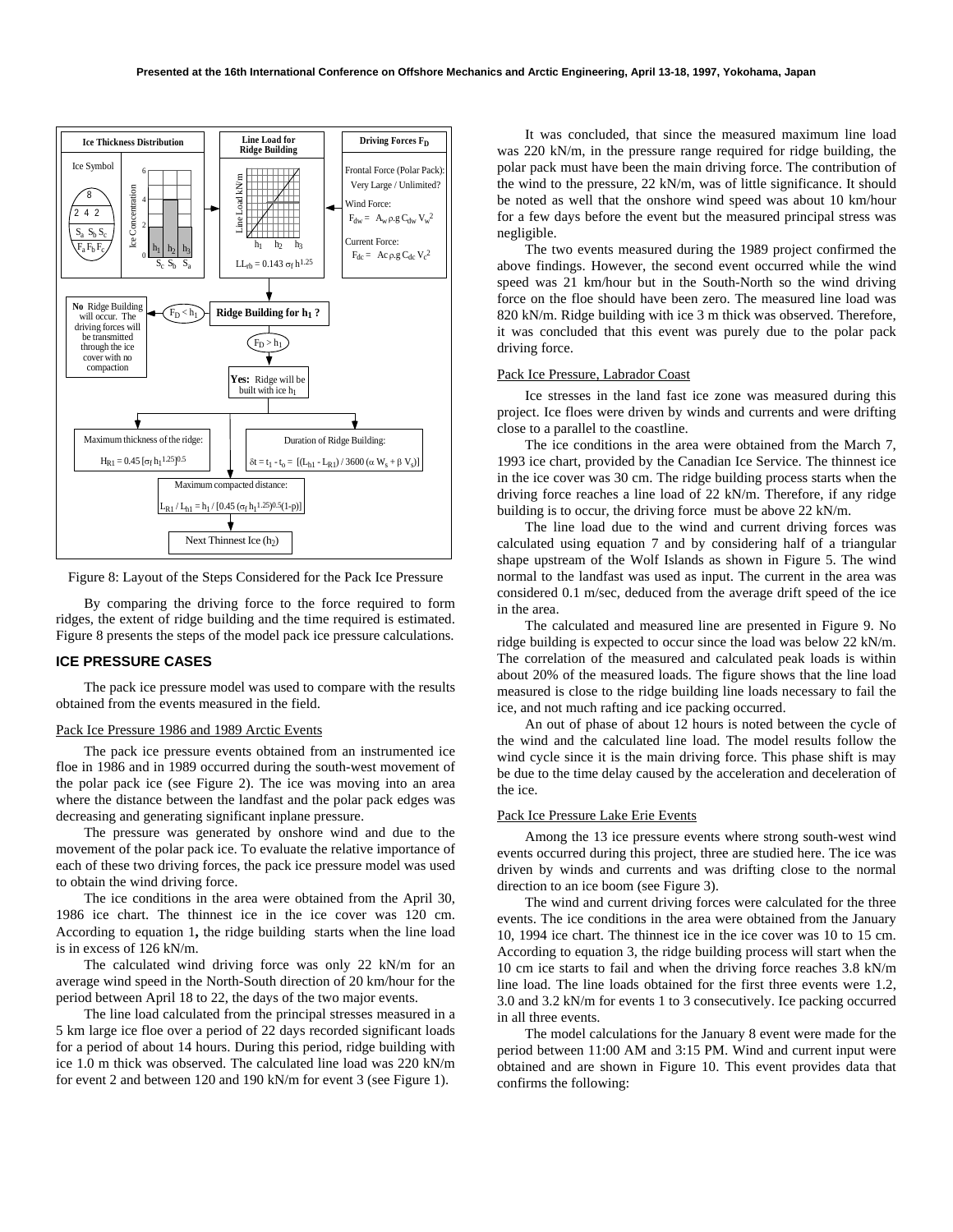

Figure 9: Pack ice pressure, Cartwright, Labrador, 1993

- The calculated line load for ridge building to occur must be at least 3.8 kN/m. The ice packing process occurred on January 8 from 12:00 PM to 3:15 PM. The maximum load measured (before the ice run) over the ice boom was 3.0 kN/m. The calculated line load when full compaction occurred before the ice run was  $3.0 \text{ kN/m}$ .
- The ridge building duration to compact the ice to 400 m upstream of the boom from an area 800 m upstream of the ice, was approximately 1:15 hours. Using equation 13, the estimated time was 45 minutes.
- The average ridge thickness (HR) that moved over the boom was 1.1 m. The predicted thickness from equation 10 was >0.55 m.
- The compaction ratio was calculated from equation 13 and was 0.20. This means, the 400 m was a result of compacting a one layer thickness of 2000 m. The exact size of the ice cover upstream of the boom was unknown, but it was at least 2000 m.

#### Pack Ice Pressure, St. Lawrence River Ice Booms

Cable tensions from two ice booms, one deployed yearly in Lac St. Pierre and in the St. Lawrence River near the town of Lavaltrie





were collected during the winter of 1994/95. Only the data collected during freeze-up and where ice packing was observed were used.

## *Lac St. Pierre, Yamachiche Ice Boom:*

On December 29 the ice started to form and a full pack ice cover was formed by December 31. The calculated line load for the actual wind speed and  $0.2$  m/sec current is shown in Figure 11.



Figure 11: December event, Yamachiche ice boom, Lac St. Pierre

For this case, the scenario in Figure 4 is applicable. In order to evaluate the model proposed in equation 7, the apex angle was calculated from the measured loads. The measured apex angle was between 40 and 60 for the period between December 31 to January 4, 1995 as shown in Figure 11. This range is close to 40°, the value suggested for use in equation 7.

Although a full ice cover formed on December 30 (See Figure 12) the line load did not reach the maximum load until four days later. At the start of the period, the ice cover was 5 to 15 cm thick. Since the calculated ridge building force is 2.4 kN/m (from equation 3), below the driving force of about 3 kN/m, ridge building will occurs until all the thin ice is consumed. This was clearly shown in Figure 12.



Figure 12: Accumulation of ice upstream of the Yamachiche boom.

#### *Lavaltrie Ice Boom:*

The ice started to form upstream of the Lavaltrie ice booms on December 29. A full ice cover did not form until a month later. At this ice boom, the driving force (current speed is 0.7 m/sec) is much higher than the capacity of the ice boom. Therefore, the ice was building up upstream of the boom until the load reaches about 4.5 kN/m. At this point the ice runs over the ice boom.

The ice that forms the cover was 5 to 15 cm. The predicted line load for 0.7 m/sec current speed and 25 km/hour wind speed is 16 kN/m. This shows that the load, is by far, larger than the capacity of